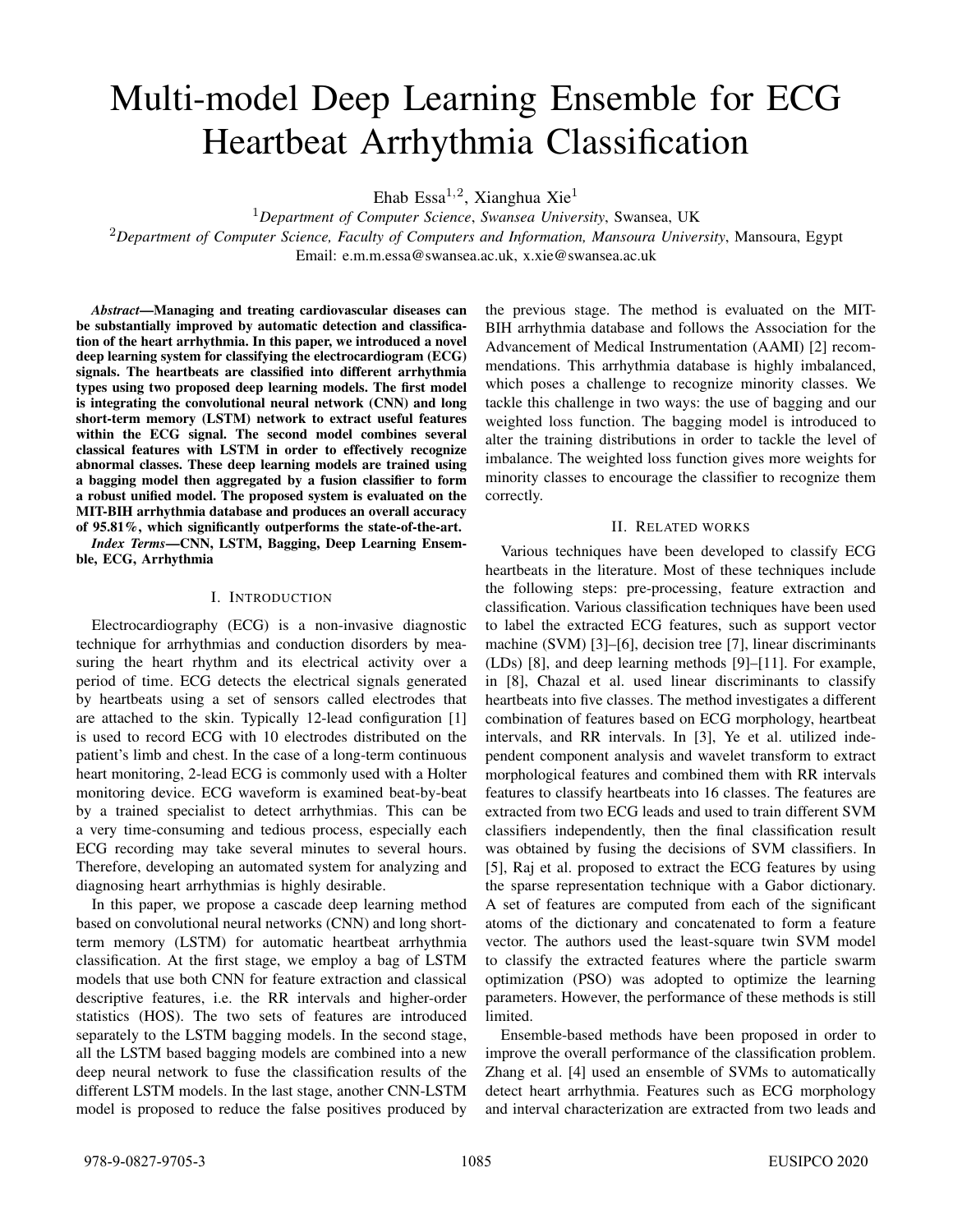trained separately on several one-vs-one SVM models. Then the final decision is reached by using the product rule to combine the decisions of different models. Mondejar-Guerra ´ et al. [6] extended the previous method by creating a dedicated SVM classifier for each type of features and testing a different set of features such as local binary patterns (LBP), HOS, wavelets, and RR intervals. Shi et al. [7] proposed a hierarchical classification method based on XGBoost classifiers. A large set of features were extracted, then the method employed a recursive feature elimination to select a subset of features used to train the classifier. However, these methods are heavily depending on the use of many hand-crafted features that may not be well generalized.

Deep learning methods, e.g. CNN, have received a lot of attention in recent years because of its outstanding performance in fields such as computer vision and medical image analysis [12], [13] compared to traditional machine learning approaches [14], [15]. Sellami et al. [9] presented a CNN method with a batch-weight loss to reduce the effect of imbalance between classes. The method was trained on the raw ECG signals by taking two consecutive heartbeats; the target heartbeat was proceeded by its prior heartbeat. However, the accuracy of the majority class is highly decreased and the false positive rate is still high. Jiang et al. [16] introduced multi-module deep learning method to handle imbalance data by oversampling the minority classes and using features generated by an auto-encoder to train a CNN to classify the heartbeats into four classes. However, the method becomes more complex and very slow due to the over-sampling strategy, which may also lead to overfitting. Mathews et al. [11] used restricted Boltzmann machines (RBM) and deep belief networks (DBN) to automatic classify ECG signals. The RBM is initially trained on a set of hand-crafted ECG features. DBN is formed as a stack of RBMs where each RBM is considered as a hidden layer and learned from the output of the previous RBM model in the stack. However, the method is still mainly relying on the hand-crafted features which affect its overall accuracy for recognizing patient-independent ECG data. Xu et al. [10] proposed a similar deep learning approach, but instead of initially modeling a set of hand-crafted ECG features, the DBN works on the raw ECG signal. However, the method is not exploiting the long-term time-dependencies of ECG data to extract more meaningful features.

## III. PROPOSED METHOD

First, the ECG signals are pre-processed and segmented into heartbeats. Each heartbeat class is learned by a set of binary classifiers using the one-vs-all scheme. The heartbeats are fed into CNN-LSTM and RRHOS-LSTM bagging models belonging to the first heartbeat class to get the probabilities that the beats belong to the given class. The output of the bagging models serves as an input to the fusion classifier to lead the final decision. If the beat is classified as positive, then it moves to the verification network to confirm its label. If it is classified as negative by the fusion classifier or the verification network,

then it moves to the next bagging models for the second class and so on.

# *A. Pre-processing*

In the literature [4], [6], [8], there are two common preprocessing steps: baseline removal and high-frequency noise reduction. Since the MIT-BIH database contains ECG signals acquired by Holter devices, the signals were susceptible to baseline wandering and high-frequency noise. The baseline of ECG is computed by applying two median filters one after another of size 200-ms and 600-ms. The baseline is then subtracted from the original ECG signal to create the baselinecorrected signal. The second pre-processing step preforms the high-frequency and power-line noise removal by applying 12order low-pass filter with cutoff frequency at 35 Hz. The filtered ECG signals were used in all further processing. The ECG signal comprises a sequence of heartbeats. In this paper, the annotations of QRS complex that comes with the MIT-BIH database were utilized to obtain the heartbeats. Here, we take a window of 180 samples for each heartbeat, where R peak is located at its center.

## *B. Bagging deep learning models*

In this paper, we propose to build and train an ensemble of two deep learning models for the classification of the heartbeat signal. CNN-LSTM is the first deep learning model of the proposed method, based on a combination of CNN and LSTM. The second model is RRHOS-LSTM which integrates the RR intervals and HOS features with LSTM. Bagging of CNN-LSTM and RRHOS-LSTM is introduced to create an ensemble model to improve the model robustness and tackle the data imbalance problem.

The MIT-BIH database is a highly unbalanced dataset. Here, we apply randomness in bagging to increase generalization capability. First, we convert the multi-class classification problem to binary classification using the one-vs-all scheme. Then, for each binary class model, the negative data is randomly down-sampled while keeping the positive data the same to create a new training dataset. The process is repeated multiple times to create many sub-sampling training sets. These datasets are used to train two deep learning models to get a set of different models not only in the architecture but also in the data-level. The weighted loss function is also employed in each deep learning model to prevent the model from learning only the majority class.

*1) CNN-LSTM model:* CNN has several useful properties, such as local connectivity, weight sharing, and spatial pooling, which significantly decreases the number of parameters compared to the fully connected network and helps to learn local translational invariant features. LSTM is considered one of the main preferred neural network architecture for modeling time series data. LSTM differs from other deep neural networks in that neural output from the current time step is connected to the inputs of the next time step. This enables the LSTM to maintain the internal state to process sequential input.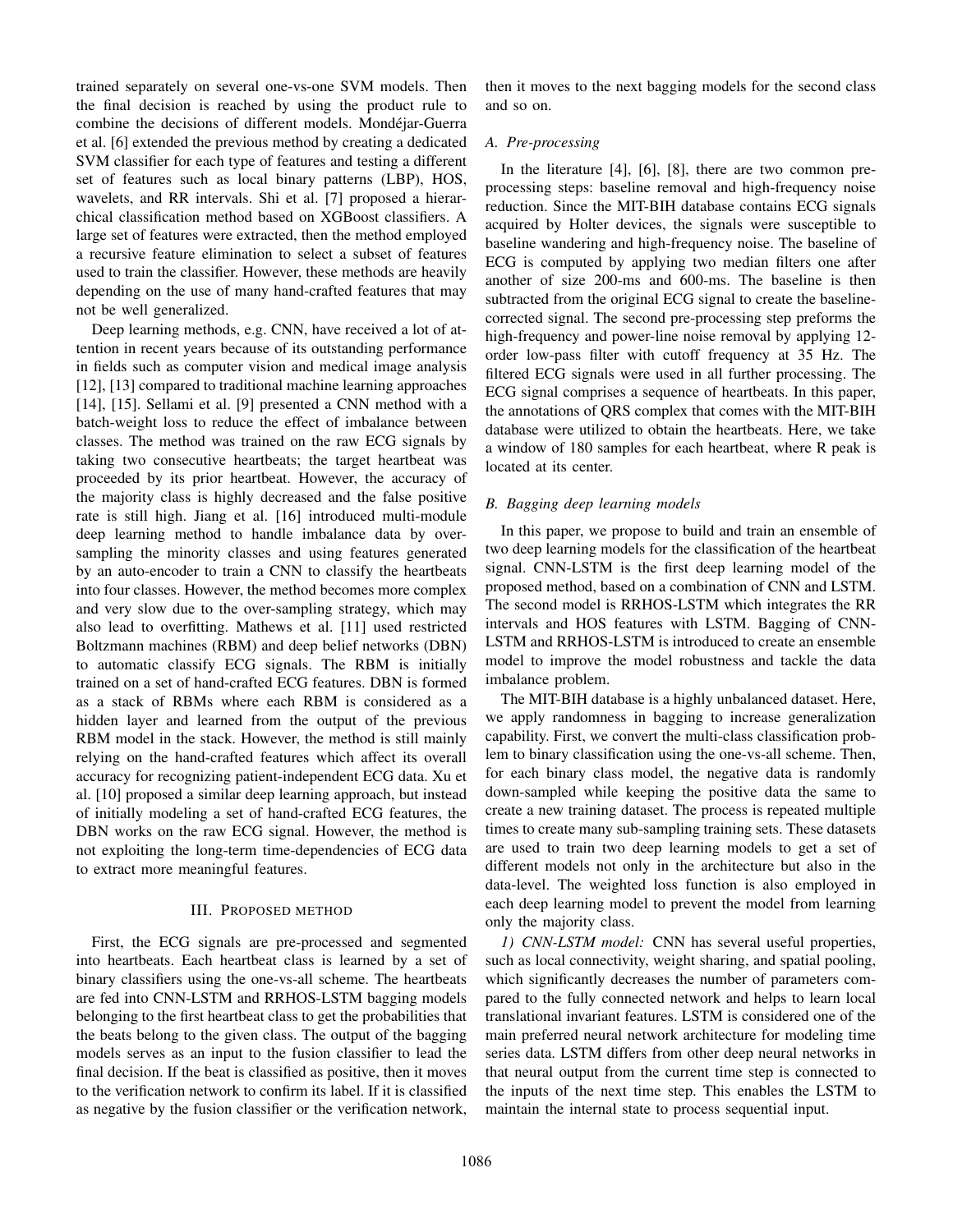

Fig. 1. The proposed CNN-LSTM architecture.

Here, CNN and LSTM are proposed to learn high-level hierarchical features from the ECG signal. The CNN-LSTM network consists of 3 convolutional layer, 3 max-pooling, and 2 LSTM layers, as shown in Figure 1. The network takes 5 consecutive heartbeats as an input, where the current heartbeat is located at the center. The input size of the CNN-LSTM network is 900 samples. Each convolutional layer has a kernel size of 5 with stride of 1. The kernel is moving over the input sequence one step (i.e. stride equals to 1) at a time and convoluted with the corresponding elements of the input. The number of output features maps (i.e. filters) of each convolutional layer is 64. The ReLU activation function is used for all three convolutional layers. Max-pooling is applied after every convolutional layer with pooling size is 2 and stride is 2. This reduces the feature map size by half. After each maxpooling layer, we add a dropout of 20% to reduce the network over-fitting.

The final structure of the CNN-LSTM network is 2 LSTM layers, followed by a softmax layer to predict the output class. The temporal information is extracted by the LSTM layers from CNN feature maps. Each LSTM unit has 100 hidden neurons. The output of the first LSTM layer is a sequence of the hidden units corresponding to each input time step. The second LSTM layer returns the hidden units of the last time step. The output of the last LSTM layer is fed to a softmax function to produce the probabilities of each output class.

*2) RRHOS-LSTM model:* RR intervals are the most common classical features used to characterize ECG signals according to the literature [3], [4], [6]–[8], [11]. RR intervals refer to the time between R peak points of consecutive heartbeats. There are four RR intervals: pre-RR, post-RR, local-RR, and average-RR. HOS refers to kurtosis and skewness, which measures asymmetry and sharpness of a given heartbeat. In this paper, each heartbeat is segmented into 6 intervals, and then the kurtosis and skewness are computed for each one.

The RRHOS-LSTM model combines the classical features (i.e. RR intervals and HOS) with LSTM to classify heartbeats arrhythmia. The RRHOS-LSTM composes of a feature extraction layer and one LSTM layer. RR intervals are extracted to highlight local and global information about R-peak of two consecutive heartbeats. RR intervals have 8 features that are computed from the given heartbeat. HOS represents highorder statistical information of the heartbeat. HOS is computed from five consecutive heartbeats where the current heartbeat is surrounded by four heartbeats that are equally distributed on both sides. The number of HOS features is 60. Therefore the total number of features fed to LSTM as input is 68. The LSTM is processing the input features to learn temporal dependencies. The LSTM layer produces the hidden states output for each time step, which is then flattened and fed to a softmax layer to classify the heartbeat signal.

#### *C. Classifier Fusion*

The fused classifier is a meta-learner that collects the output of the bagging models to form an ensemble model. This classifier is a deep neural network that takes its input from the probability output of heartbeat classification generated by CNN-LSTM and RRHOS-LSTM bagging models. Suppose we have N bagging models of CNN-LSTM and RRHOS-LSTM classifier, thereby the length of the input vector of the fusion classifier is  $2*N$  where each bagging model has two outputs.

The fusion classifier consists of a batch normalization layer, two fully connected layers, and a softmax layer. Each fully connected layer has 500 hidden neurons and used ReLU as an activation function. Dropout layer with a ratio of 20% is applied between the two fully connected layers. In the last layer, a softmax function is employed to produce the arrhythmia classification of the heartbeat. The number of output neurons is 2, one of the positive class and the other for the rest classes, as the fusion classifier is trained using the one-vs-all scheme.

## *D. Verification network*

At last stage, we propose a verification deep neural network to validate the output of the fusion classier in order to minimize false positive. Verification network is based on CNN and LSTM, similar to the CNN-LSTM network. Verification network consists of 3 convolutional layers, where each one is followed by max-pooling layer and two LSTM layer. The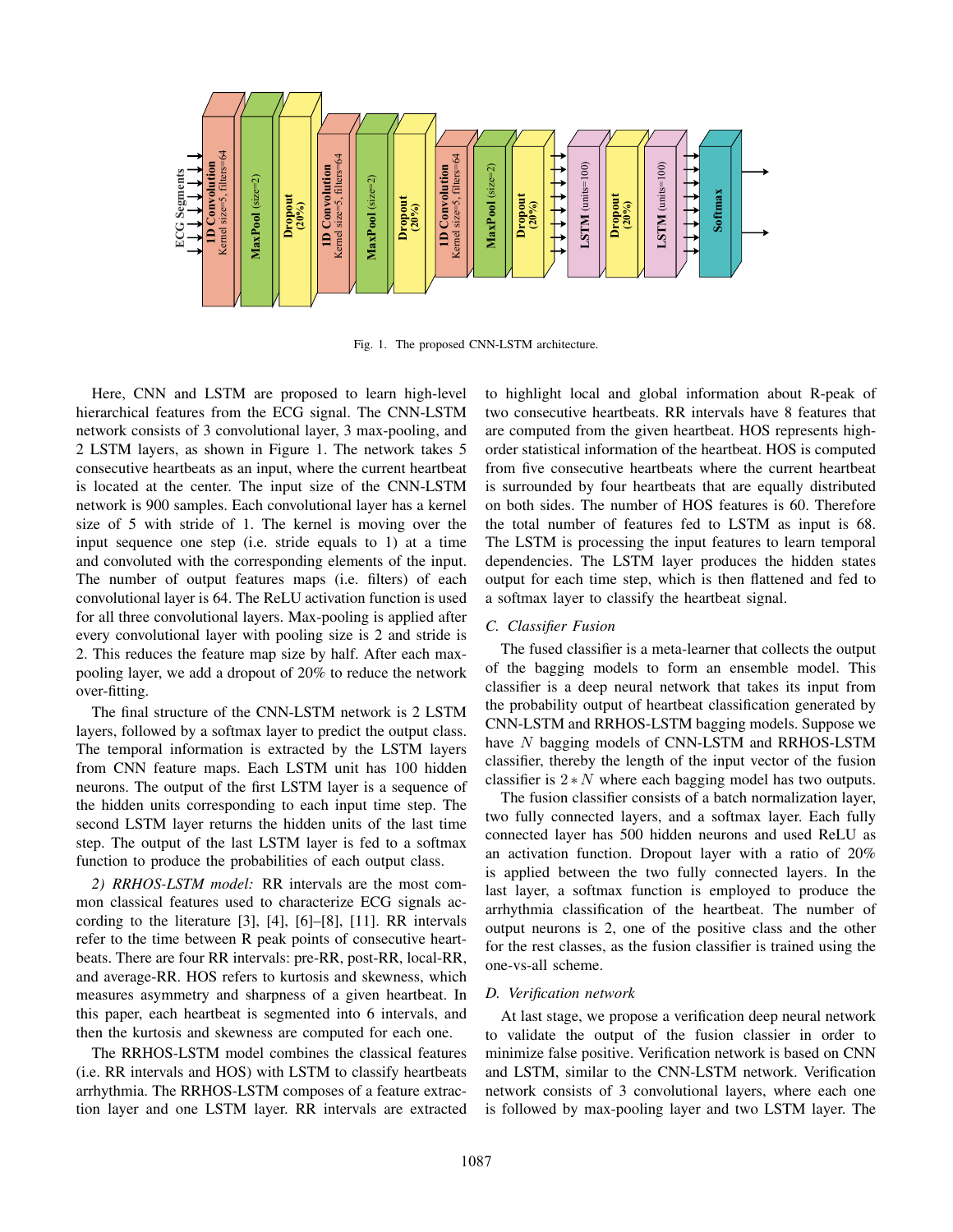TABLE I THE PERFORMANCE OF CNN-LSTM AND RRHOS-LSTM BAGGING MODELS INDIVIDUALLY AND AFTER COMBINING THEM USING THE FUSION CLASSIFIER AND THEN REFINING THE FUSION MODEL USING THE VERIFICATION NETWORK.

|                          | <b>SVEB</b> |       |                         |       | VEB   |       |       |       |                   |       |       |            |                 |       |       |
|--------------------------|-------------|-------|-------------------------|-------|-------|-------|-------|-------|-------------------|-------|-------|------------|-----------------|-------|-------|
|                          | <b>Se</b>   | Sp    | $\overline{\text{PPv}}$ | F1    | Acc   | Se    | Sp    | PPv   | F1                | Acc   | Se    | Sp         | PP <sub>v</sub> | F1    | Acc   |
| <b>CNN-LSTM</b>          | 81.63       | 84.43 | 18.41                   | 30.04 | 84.31 | 94.50 | 98.74 | 83.88 | 88.87             | 98.47 | 45.10 | 93.35      | 5.08            | 9.13  | 92.97 |
| <b>RRHOS-LSTM</b>        | 84.27       | 68.58 | 10.35                   | 18.43 | 69.22 | 94.62 | 96.32 | 64.08 | 76.41             | 96.21 | 86.60 | 84.51      | 4.22            | 4.22  | 84.52 |
| Voting<br>Majority       | 83.44       | 78.44 | 4.28                    | 24.39 | 78.65 | 94.93 | 99.53 | 93.31 | 94.1 <sub>1</sub> | 99.23 | 83.51 | 1.46<br>91 | 7.15            | 13.18 | 91.39 |
| <b>Fusion Classifier</b> | 80.12       | 86.67 | 20.55                   | 32.71 | 86.40 | 95.62 | 99.38 | 91.41 | 93.47             | 99.13 | 38.40 | 98.18      | 14.26           | 20.80 | 97.71 |
| Verification Net.        | 65.51       | 98.56 | 66.19                   | 65.85 | 97.20 | 93.91 | 99.62 | 94.55 | 94.23             | 99.25 | 19.33 | 99.79      | 41.67           | 26.41 | 99.16 |

difference between the verification network and the previously mentioned CNN-LSTM is the dropout regularization. In the verification network, we add two dropout layers, one between the last layer of the CNN part and first LSTM layer and the other between the last LSTM layer and the softmax layer. The rate of dropout sets to 50%. This order helps to reduce the over-fitting of the network. We finally combine all the proposed models in a cascade system to reach the final classification decision.

#### IV. RESULTS AND DISCUSSION

## *A. MIT-BIH arrhythmia Database*

The MIT-BIH database [17], [18] is widely used as a standard ECG arrhythmia dataset for evaluating the performance of heartbeat classification. This dataset includes 48 two-lead ECG records of roughly 30 min acquired from 47 patients. Each record is sampled at 360 Hz and characterized by a set of labels marked at the R-peak of every beat. The modified-lead II (MLII) signals is used here. There are 16 heartbeat types in the original database. AAMI recommends grouping these heartbeats types into five categories: Normal (N), Supraventricular ectopic beat (SVEB), Ventricular ectopic beat (VEB), Fusion (F), and Unknown beat (Q). However, the Q class has a relatively too small number of samples (i.e. only 12 samples) especially after removing the 4 paced records. We choose to work on the other four AAMI classes and excluding Q class. In this paper, we use a subject-oriented patient independent evaluation scheme. We follow Chazal et al. [8] data division scheme to split the database to the training set (DS1) and testing set (DS2) to maintain interpatient variation. Each dataset contains 22 ECG records from different patients with roughly the same ratio of beat types. This evaluation allows a fair comparison between different heartbeat classification methods.

#### *B. Classification Performance*

The performance of the proposed method is evaluated for each heartbeat category using 5 different metrics. These metrics are accuracy (Acc  $\%$ ), positive predictive value (PPv  $\%$ ), sensitivity (Se  $\%$ ), specificity (Sp  $\%$ ), and F1 score (F1  $\%$ ). We used  $1:4$  sampling ratio for training bagging classifiers where the number of negative samples is four times larger than the positive samples.

Firstly, a comparison between CNN-LSTM and RRHOS-LSTM bagging models is performed and reported in Table I (row 1 and 2). It shows CNN-LSTM bagging model is better than the RRHOS-LSTM bagging model in terms of the accuracy metric. However, the RRHOS-LSTM has better sensitivity for all classes that would boost the overall combined model.

Next, we compare between using the proposed fusion classifier and using the majority voting across the different classifiers as shown in Table I. The majority voting in Table I (row 3) combines the results of individual bagging models of CNN-LSTM and RRHOS-LSTM. Combining both bagging models shows a notable improvement, especially for the VEB and F classes. The result of the fusion classifier is reported in row 4, Table I. The fusion classifier has a significant improvement than the majority voting. The fusion classifier provides high levels of accuracy, 86.40% and 97.71% for SVEB and F classes, respectively compared to 78.65% and 91.39%. For the VEB class, the fusion classifier has a high accuracy of 99.13% that is very close to the accuracy of using the majority voting (99.23%). Overall, the accuracy performance of the fusion classifier is much higher than the individual CNN-LSTM and RRHOS-LSTM bagging models in all classes.

The following experiment is refining the result of the fusion classifier by using the proposed verification network, as shown in row 5, Table I. The verification network significantly improves the overall performance of the proposed system for all classes and reduces the false positive rate. For class SVEB, the positive predictive value and F1 score of the verification network (66.19% and 65.85%) are much higher than the fusion classifier (20.55% and 32.71%) with very high specificity 98.56% compared to 86.67% for the fusion classifier. For VEB class, the positive predictive value and F1 score after using the verification network is improved (94.55% and 94.23%) compared to without using it (91.41% and 93.47%). As a result of reducing the false positive, the sensitivity of the verification network is decreased for all classes compared to the fusion classifier.

The proposed method is also compared to 8 different stateof-the-art methods that follow the same evaluation scheme using patient independent on the MIT-BIH DS2 dataset. Table II illustrate the comparison between the proposed method and the following methods: ensemble SVM [6], Zhang et al [4], Shi et al [7], Raj & Ray [5], Sellami & Hwang [9], Mathews et al [11], Ye et al [3], and Chazal et al [8]. In Table II, the average of sensitivity, specificity, positive predictive value, and F1